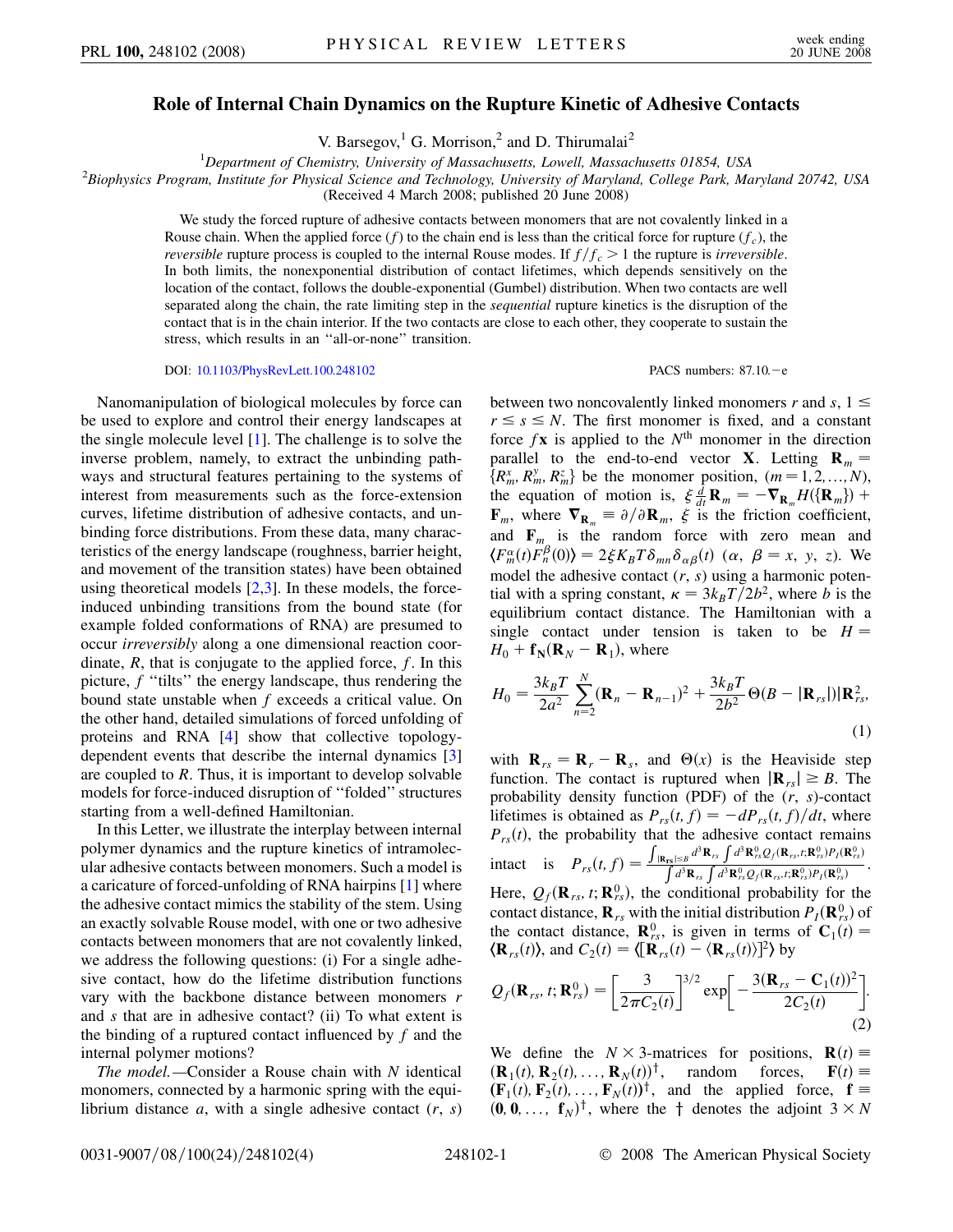matrix. The equation of motion in matrix form is  $\frac{d}{dt}$ **R** +  $MR = \frac{1}{\xi}F + \frac{1}{\xi}f$  with the  $N \times N$  matrix  $M = \omega_0(A_0 +$  $\gamma$ **A**<sub>1</sub>). The tridiagonal Rouse matrix is **A**<sub>0</sub>, with  $a_{1,1}^0$  =  $a_{N,N}^0 = 1$ ,  $a_{m,m}^0 = 2$ , and  $a_{m,m+1}^0 = a_{m-1,m}^0 = -1$  [\[5\]](#page-3-4), and  $\omega_0 = 3k_B T/2a^2$ . The interaction between monomers *r* and *s* are included in  $A_1$ , with  $a_{r,r}^1 = a_{s,s}^1 = 1$  and  $a_{r,s}^1 = a_{r,s}^1 = 1$  $-1$ , The strength of the adhesive contact, relative to the harmonic bond is  $\gamma = (a/b)^2$ .

Integration of the equation of motion gives  $\mathbf{R}(t)$  =  $G(t)R(0) + (1/\xi) \int_0^t dt' G(t') (F(t') + f)$ , where  $G(t)$  is the Greens function;  $\mathbf{G}(\omega) \equiv [i\omega \mathbf{I} + \mathbf{M}]^{-1}$  in the Fourier domain. To compute  $C_1(t)$  and  $C_2(t)$ , we must invert  $\mathbf{G}(\omega)$ . We rewrite  $\mathbf{A}_1 = \mathbf{P}\mathbf{P}^{\dagger}$ , where **P** is an  $N \times 1$  vector with nonzero elements  $P_r = 1$  and  $P_s = -1$ , and  $\mathbf{G}(\omega) =$  $\mathbf{G}_0(\omega) - \mathbf{G}_0(\omega) \mathbf{P}[\frac{1}{\gamma \omega_0} \mathbf{I} + \mathbf{P}^{\dagger} \mathbf{G}_0(\omega) \mathbf{P}]^{-1} \mathbf{P}^{\dagger} \mathbf{G}_0(\omega)$  [[6\]](#page-3-5), where the matrix elements  $G_0(\omega)_{mn} = [i\omega \mathbf{I} + \mathbf{M}_0]_{mn}^{-1} =$  $\frac{1}{N} \sum_{p} \frac{\cos[p\pi n/N] \cos[p\pi m/N]}{i\omega + \lambda_p \omega_0}$  and  $\lambda_p = \pi^2 p^2/N^2$  are the eigenmodes  $(p = 0, 1, \ldots, N)$  [\[5\]](#page-3-4).

*The PDF of contact lifetimes for a single contact.—* Constraining the first residue of the chain is equivalent to excluding  $\lambda_0 = 0$ , which defines the overall translation of the chain. The results are presented by including the first ten modes for  $N = 100$ ,  $a = 0.4$  nm, the diffusion coefficient,  $D = 10^6$  nm<sup>2</sup>/s, and  $k_B T = 4.1$  pN nm. We chose  $P_I(\mathbf{R}_{rs}^0) = \frac{1}{4\pi(B/2)^2} \delta(|\mathbf{R}_{rs}^0| - B/2)$ , with the rupture distance set to  $B = 2a$ . To assess the effect of the strength of the adhesive contact on the contact rupture kinetics, we used  $\gamma = 1$  (strong contact) and  $\gamma = 0.01$  (weak contact). The critical equilibrium force required to rupture the contact is  $f_c = (3k_BTB/b^2); f_c = 31 \text{ pN}$  for  $\gamma = 1$ , and  $f_c =$ 0.31 pN for  $\gamma = 0.01$ . The values of f were set to  $f =$ 1 pN (weak force) and  $f = 40$  pN (strong force). At  $f =$ 1 pN,  $f/f_c \ll 1$  for  $\gamma = 1$ , and  $f/f_c \sim 1$  for  $\gamma = 0.01$ ; at  $f = 40 \text{ pN}, f/f_c > 1 \text{ for } \gamma = 1 \text{ and } f/f_c \gg 1 \text{ for } \gamma =$ 0*:*01.

The survival probabilities  $P_{rs}(t)$  (Fig. [1](#page-1-0)) of the adhesive contact at  $f = 1$  pN and  $f = 40$  pN for  $\gamma = 0.01$  and  $\gamma =$ 1 show striking variations with respect to  $|r - s|$ . For a fixed f (low forces with  $f/f_c \ll 1$  or  $\sim$ 1) the decay of  $P_{rs}(t)$  not only depends on the strength of the contact, but also on its location. At  $f = 1$  pN,  $P_{rs}(t)$  for strong and weak bonds display markedly different kinetics, with  $P_{rs}(t)$  for weak contact  $(r, s) = (1, 100)$  and (20,80) decaying to values close to zero on 30  $\mu$ s timescale [Figs. [1\(a\)](#page-1-1) and  $1(b)$ ]. However, for  $(r, s) = (40, 60)$  the asymptotic value of  $P_{rs}(t \to \infty) = P_{rs}^{eq} \approx 0.12$  [Fig. [1\(c\)\]](#page-1-1). Surprisingly,  $P_{rs}(t)s$  for  $(r, s) = (20, 80)$  and  $(40, 60)$  for strong bonds are qualitatively similar [Figs.  $1(b)$  and  $1(c)$ ] and approach higher values of  $P_{rs}^{\text{eq}} \approx 0.42$  and 0.85, respectively, whereas  $P_{rs}^{\text{eq}} \approx 0.26$  for  $(r, s) = (1, 100)$  [Fig. [1\(a\)\]](#page-1-1). Thus, the rupture of contacts in the middle of the chain is strongly dependent on the coupling between the internal modes of the chain and the dynamics of instability due to the applied force. We refer to this as the ''*internal motion dominated*'' (IMD) regime.

<span id="page-1-0"></span>

<span id="page-1-1"></span>FIG. 1. The survival probabilities  $P_{rs}(t)$  for a single contact  $(r, s) = (1, 100)$  (a),(d), (20,80) (b),(e), and (40,60) (c),(f), with  $f = 1$  pN (a)–(c) and 40 pN (d)–(f), and with  $\gamma = 1$  (solid lines) and 0.01 (dashed lines). The lifetime distributions  $P_{rs}(t)$ are shown in the insets. Notice the variations in time scales in the panels. The chain structures for the intact single contact (20,80), before and after the rupture are shown.

The stochastic nature of the bond rupture kinetics is also reflected in the decay of  $P_{rs}(t)$  for strong and weak bonds. For  $(r, s) = (1, 100)$ ,  $P_{rs}(t)$  decays faster to lower  $P_{rs}^{\text{eq}}$ , due to larger chain fluctuations at the chain ends compared to contacts  $(r, s) = (20, 80)$  and  $(40, 60)$  in the middle of the chain. In contrast to low forces, for  $f/f_c > 1$ ,  $P_{rs}(t)$  for all contacts decay to zero at long times, regardless of the contact strength [Figs.  $1(d) - 1(f)$  $1(d) - 1(f)$ ]. However,  $P_{rs}(t)$  for strong contact  $(r, s) = (40, 60)$ , which is close to the midpoint of the chain, decays to zero on a much slower 40  $\mu$ s timescale, compared to 10 and 1  $\mu$ s time scale for  $(r, s)$  = (20, 80) and (1,100). At  $f = 40$  pN,  $P_{rs}(t)$  for weak contacts decay to zero on similar time scales [Figs.  $1(d) - 1(f)$ ], which shows that at large forces rupture kinetics is solely determined by the instability caused by the applied tension, with chain dynamics playing relatively minor role. Thus, as  $f/f_c$  increases, the rupture kinetics become increasingly ''tension dominated'', i.e., contact rupture is due to the applied force. Interestingly, there is a significant plateau in the decay of  $P_{rs}(t)$  especially for  $\gamma = 1$ . The duration of the plateau increases as  $|r - s|$  decreases and *f* increases [Figs.  $1(d)-1(f)$  $1(d)-1(f)$  $1(d)-1(f)$ ], and shows that the kinetics of rupture is nonexponential.

The lifetime distributions,  $P_{rs}(t)$  (insets in Fig. [1\)](#page-1-0), show longer tails for the stronger contacts;  $P_{rs}(t)$  for the interior contact (40, 60) [Figs. [1\(c\)](#page-1-1) and  $1(f)$ ], does not have a pronounced dependence on *f* compared to  $P_{rs}(t)$  for con-tacts (20,80) and (1,100) [Figs. [1\(a\),](#page-1-1) [1\(b\),](#page-1-1) [1\(d\)](#page-1-1), and [1\(e\)\]](#page-1-1). In particular,  $P_{rs}(t)$  at  $f = 1$  pN and  $f = 40$  pN *agree quantitatively* for strong and weak (40,60) contacts. This implies that the disruption of the interior contacts is mediated by internal chain motions, and hence is in the IMD regime even at high *f*. The influence of internal motion of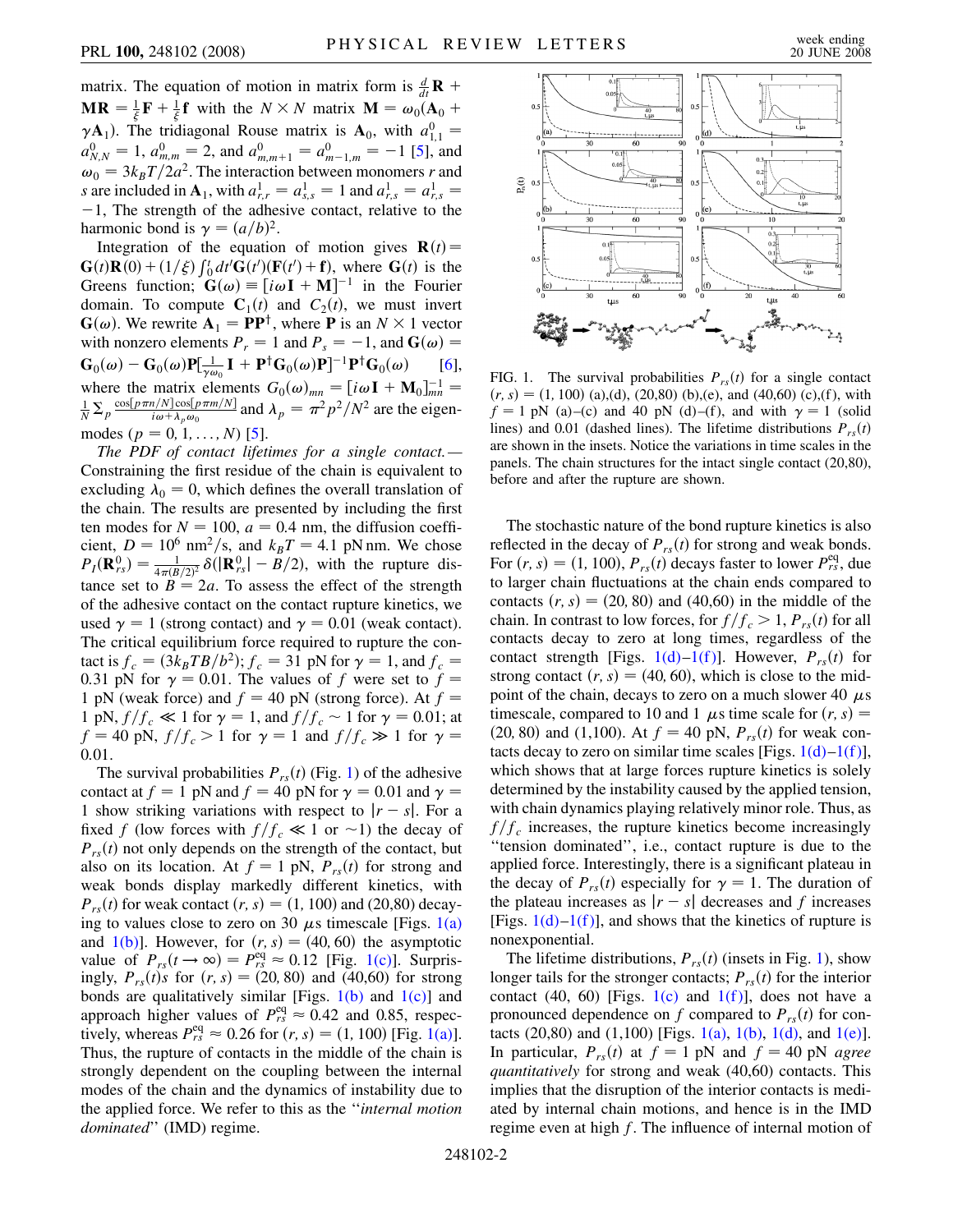the chain on the contact rupture kinetics is also reflected in the width of  $p_{rs}(t)s$  which broadens for remote contacts (20,80) and (40,60).

*Contact lifetime PDF is nonexponential.—*Forced rupture of noncovalent bonds is often described using twostate kinetics,  $(rs) \rightarrow 0$ , which corresponds to the exponential PDF of contact lifetimes,  $p_{exp}(t) = K exp[-Kt]$ , where *K* is the rupture rate. The results for  $P_{rs}(t)$  in Fig. [1](#page-1-0) deviate from  $p_{\text{exp}}(t)$ , especially when  $f/f_c < 1$  or when the contact (*rs*) is in the chain interior. The extent of deviation is assessed using the quantile-quantile (*Q*-*Q*) plot [[7](#page-3-6),[8\]](#page-3-7). A quantile is a number  $x_p$  such that  $100 \times p\%$ of the probability values are  $\leq x_p$ . The *Q*-*Q* scatterplot compares two sets of probability values:  $x_p$ , the quantile for  $P_{rs}(t)$ , and  $y_p$ , the quantile for  $p_{exp}(t)$ . If the two sets are similarly distributed, the points fall on the reference line [\[7\]](#page-3-6). The *Q*-*Q* plots of the lifetime distribution for the contact  $(r, s) = (1, 100)$  at  $f = 40$  pN and for  $\gamma = 1$  and  $\gamma = 0.01$  show that  $P_{rs}(t)$  is larger (smaller) than  $p_{exp}(t)$  in the middle range (tail) of the lifetimes (Fig. [2\)](#page-2-0). The nonexponentiality arises because it takes time  $(\tau_{tp})$  for the force-induced tension to propagate to the contact [\[9](#page-3-8)].

*Interplay of time scales.—*The nonexponential nature of  $P_{rs}(t)$  is determined by the interplay of two time scales,  $\tau_{tp}$ and the spectrum of relaxation times  $\{\tau_p\}$  (*p* = 1, 2, ..., *N*). These determine the evolution of  $C_1(t)$  due to the applied force **f**, and the broadening of the Gaussian density,  $C_2(t)$  $C_2(t)$  $C_2(t)$ , due to the random force **F** [Eq. (2)]. To reveal the richness in the rupture kinetics, we consider  $P_{rs}(t)$  for the  $(r, s)$  contacts close to the chain ends in the limits  $f/f_c < 1$ , and  $f/f_c > 1$ . For these contacts, the contribution from even Rouse modes is negligible [[5\]](#page-3-4), and only the slowest mode with relaxation time  $\tau_1$  =  $\zeta/\lambda_1$  contributes significantly. As a result,  $P_{rs}(t) =$  $c_0 \int_0^B d\mathbf{R}_{rs} \exp[-\frac{3(\mathbf{R}_{rs}-\mathbf{C}_1(t))^2}{2C_2(t)}]$ , where  $c_0$  is the constant,  $C_1(t) \approx \mathbf{R}_{rs}^{\text{eq}}(1 - e^{-t/\tau_1}), \quad C_2(t) \approx (\Delta \mathbf{R}_{rs}^{\text{eq}})^2(1 - e^{-2t/\tau_1}),$ and  $\mathbf{R}^{\text{eq}}_{rs}$  and  $\Delta \mathbf{R}^{\text{eq}}_{rs}$  denote the equilibrium (*r*, *s*)-contact vector and fluctuations, respectively.

*1. Weak force,*  $f/f_c < 1$ . —In this regime  $|\mathbf{C}_1(t)| < B$ , and hence the kinetics of  $P_{rs}(t)$  is dominated by the broad-

<span id="page-2-0"></span>

FIG. 2. The Q-Q plots (empty circles) of lifetimes  $P_{rs}(t)$  for single contact  $(r, s) = (1, 100)$  (x-axis) versus lifetimes  $p \exp(t)$ (y-axis), for  $f = 40$  pN and  $\gamma = 1$  (a) and  $\gamma = 0.01$  (b). The rate *K* in  $p_{exp}(t)$  is set to the inverse of the average contact lifetime (the maximum likelihood estimate) [[7](#page-3-6)].

ening of  $C_2(t)$ . By evaluating  $P_{rs}(t)$  and using the series expansion of the error function, we obtain  $P_{rs}(t)$  ~  $\exp[-B^2/2C_2(t)]$  At short times,  $t \ll \tau_1$ , and we can Taylor expand the exponential function in  $C_2(t)$ , which to the first order in  $t \ll \tau_1$  reads  $e^{-2t/\tau_1} \approx 1 - 2t/\tau_1$ . Then,  $P_{rs}(t) \sim e^{-c_1 \tau_1/t}$  ( $c_1$  is a constant). At longer times, when  $t \gg \tau_1$ ,  $e^{-2t/\tau_1} \ll 1$ , and  $P_{rs}(t) \sim \exp[-c_2 e^{-2t/\tau_1}](c_2)$  is a constant). This implies that for a weak force, in the long time limit,  $P_{rs}(t)$  of the contacts close to the chain ends is described by the double-exponential (Gumbel type) distri-bution of the largest value for the exponential density [[10\]](#page-3-9).

2. Strong force,  $f/f_c > 1$ .—The kinetics of  $P_{rs}(t)$  is dominated by the dynamics of  $C_1(t)$ . However, the decay of  $P_{rs}(t)$  is delayed by  $\tau_{tp}$ . The tension propagation timescale  $\tau_{tp} \approx \tau_1$ . *a. Tension propagation regime*:  $(t < \tau_{tp})$ . Since  $|\mathbf{C}_1(t)| < B$ , the contact lifetime is strongly linked to the random motions of the polymer, which results in broadening of the Gaussian density due to increase in  $C_2(t)$ . Evaluating  $P_{rs}(t)$ , and assuming  $|\mathbf{C}_1(t)| \approx B \lt C_2(t)$ , we obtain  $P_{rs}(t) \sim (t/\tau_1)^3 e^{-c_3(t/\tau_1)^{1/2}}$  ( $c_3$  is a constant). Thus,  $P_{rs}(t)$  scales with force as  $P_{rs}(t) \sim f^3 e^{-c_4 f}$  (*c*<sub>4</sub> is a constant). *b. Kinetic regime*:  $(t > \tau_{tp})$ . The contact lifetime is still linked to the random motions of the polymer [broadening of  $C_2(t)$  but is dominated by the dynamics of  $\mathbf{C}_1(t) > B$ . In this regime,  $e^{-t/\tau_1} \ll 1$  in  $\mathbf{C}_1(t)$  and  $e^{-2t/\tau_1} \ll 1$  in  $C_2(t)$ , and  $P_{rs}(t)$  is again double-exponential (Gumbel) density [\[10](#page-3-9)], i.e.,  $P_{rs}(t) \sim$  $\exp[-c_5e^{-2t/\tau_1}]$ , where  $c_5$  is a constant. We find  $P_{rs}(t) \sim$  $f^2e^{-c_6f}$ , where  $c_6$  is a constant.

*The contact lifetimes for two contacts.—*The Hamiltonian of the chain with two contacts (*r*, *s*) and  $(r', s')$  is given by  $H = \frac{3k_B T}{2a^2} \sum_{n=2}^{N} \mathbf{R}_{n,n-1}^2 + f \mathbf{R}_{N1} + f \mathbf{R}_{N2}$  $\sum_{(i,j)} \frac{3k_B T}{2b_{ij}^2} \Theta(B_{ij} - |\mathbf{R}_{ij}|) \mathbf{R}_{ij}^2$ , where  $b_{ij}$  ( $B_{ij}$ ) are the equilibrium (critical rupture) distance, which we rewrite as  $H = H_{rs} + H_{r's'}$ , where  $H_{ij} = \frac{1}{2} \frac{3k_B T}{2a^2} \Sigma \mathbf{R}_{n,n-1}^2 + \frac{1}{2} \mathbf{R}_{N1} + \frac{1}{2} \mathbf{R}_{N1}$  $\frac{3k_B T}{2b_{ij}^2} \Theta(B_{ij} - |\mathbf{R}_{ij}|) \mathbf{R}_{ij}^2$ . The population is  $P(t) =$  $P_{rs,r's'}(t) + P_{0,r's'}(t) + P_{rs,0}(t)$ , where  $P_{rs,r'}(t)$  $P_{rs,r's'}(t) =$  $P_{rs}(t)P_{r's'}(t)$  denotes that both contacts are intact,  $P_{0,r's'}(t) = P_{rs \to 0}(t) P_{r's'}(t)$  means that  $(r, s)$  is ruptured but  $(r', s')$  is intact, and  $P_{rs,0}(t) = P_{rs}(t)P_{r's'\to 0}(t)$  implies that  $(r', s')$  is disrupted but  $(r, s)$  is intact.  $P_{ij\rightarrow 0}(t) = 1 P_{ij}(t)$  is the population of conformations with the disrupted contact  $(i, j)$ . Using  $r' \approx r$ ,  $s' \approx s$ , and  $b_{rs} \approx b_{r's'} = b$ , the Hamiltonian for two nearest-neighbor contacts is  $H =$  $\frac{3k_B T}{2a^2} \sum_{n=1}^{\infty} \mathbf{R}_{n,n-1}^2 + f \mathbf{R}_{N1} + \frac{3k_B T}{2b^2} \theta (B - \mathbf{R}_{rs}) \mathbf{R}_{rs}^2$ , where  $\bar{b} =$  $\frac{1}{2a^2}$   $2 \mathbf{R}_{n,n-1}$  **i**  $\mathbf{R}_{N1}$  **i**  $\frac{1}{2b^2}$   $\mathbf{0}$  **i**  $\mathbf{R}_{rs}$  (*p*<sub>tot</sub>*(t)*  $\mathbf{R}_{rs}$  (*p*)  $\mathbf{R}_{rs}$  (*p*)  $\mathbf{B}_{r}$  (*p*) is computed using  $P_{rs}(t)$   $P_{rs}(t)$  for single contact  $(r, s)$ .

Plots of  $P_{\text{tot}}(t)$  for two separated strong contacts at  $f =$ 40 pN and 80 pN show that, in general, increasing *f* facilitates more rapid rupture of the binary contacts [Figs.  $3(a)-3(c)$ ]. The presence of interior contacts delays their rupture [compare Figs.  $3(a)$  with  $3(b)$  and  $3(c)$ ] even though  $f/f_c > 1$ . The time dependence of  $P_{\text{tot}}(t)$  for two